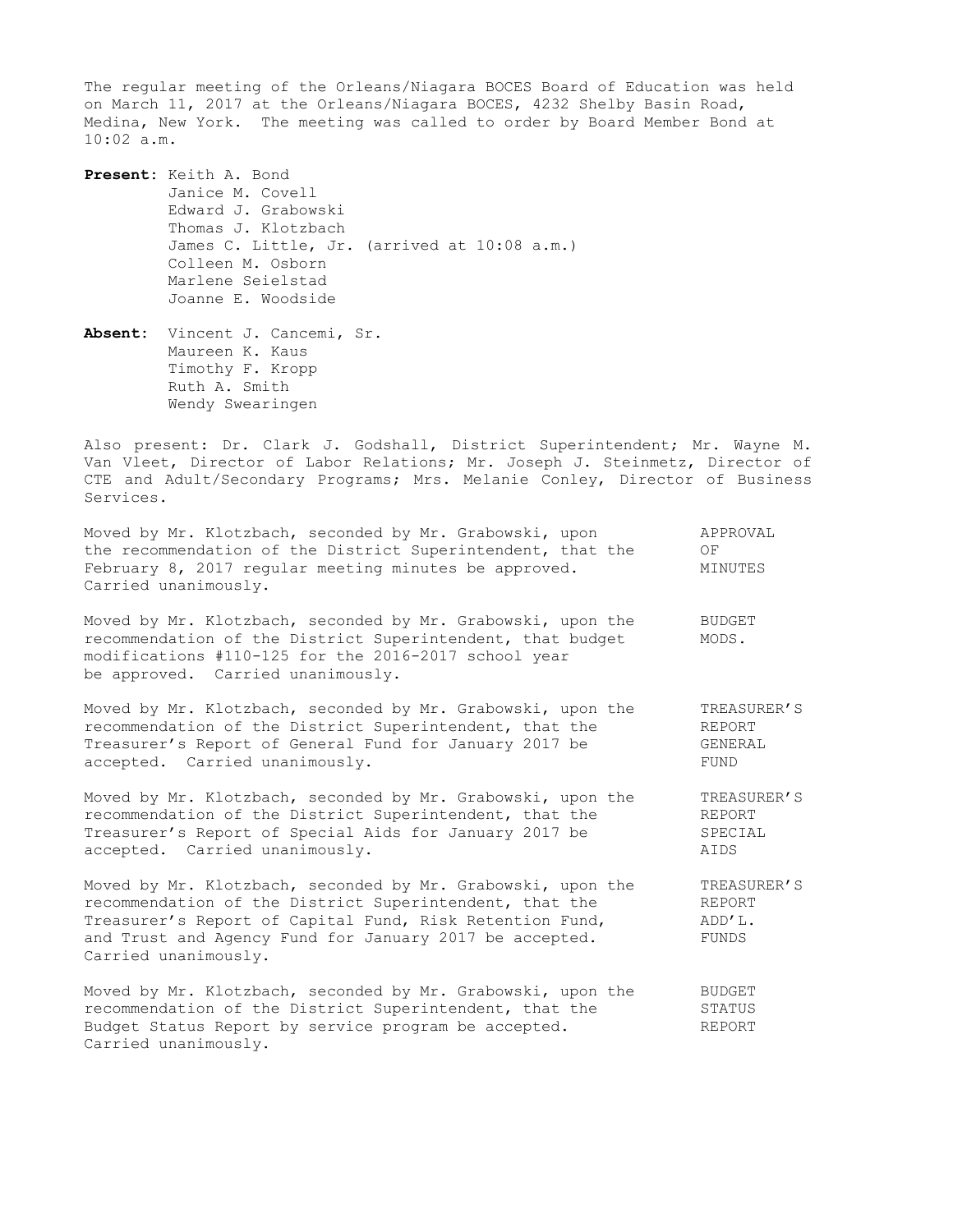| Facilities: A facilities update was provided.<br>Career Education: Mr. Steinmetz distributed the list of<br>SkillsUSA regional winners. He also distributed new<br>professional development flyers created by Dr. Michael<br>Weyrauch and Mrs. Anedda Trautman. |             | BOARD<br>COMMITTEE<br>REPORTS      |
|-----------------------------------------------------------------------------------------------------------------------------------------------------------------------------------------------------------------------------------------------------------------|-------------|------------------------------------|
| (Mr. Little arrived.)                                                                                                                                                                                                                                           |             |                                    |
| Dr. Godshall spoke about the settlement between LaBella<br>Associates, DPC, and a contractor who worked on the BOCES<br>pavilion project. He invited the board members to the<br>Every Student Succeeds Act (ESSA) meeting on March 14,<br>2017.                |             | SUPT.<br>COMMENTS                  |
| Moved by Mr. Klotzbach, seconded by Mrs. Covell, upon the<br>recommendation of the District Superintendent, that the<br>Board of Education accept the bids received for Co/Op Art<br>Supplies. Carried unanimously.                                             |             | BID AWARD<br>CO/OP ART<br>SUPPLIES |
| Moved by Mr. Klotzbach, seconded by Mrs. Covell, upon the<br>recommendation of the District Superintendent, that the bid<br>for Co/Op Art Supplies be awarded to the following low<br>responsible bidder at an estimated cost of:                               |             |                                    |
| Dick Blick<br>P.O. Box 1267<br>Galesburg IL 61402-1267                                                                                                                                                                                                          | \$6,263.89  |                                    |
| Pyramid School Products<br>Div. of Pyramid Paper Co.<br>6510 North 54th St.<br>Tampa FL 33610-1908                                                                                                                                                              | \$11,412.13 |                                    |
| Cascade School Products<br>1 Brown St.<br>North Adams MA 01247                                                                                                                                                                                                  | \$8,449.89  |                                    |
| National Art & School Supplies<br>2195 Elizabeth Ave.<br>Rahway NJ 07065                                                                                                                                                                                        | \$12,860.52 |                                    |
| Standard Stationery Supply<br>2251 Foster Ave.<br>Wheeling IL 60090                                                                                                                                                                                             | \$1,244.45  |                                    |
| Kurtz Brothers<br>400 Reed St.<br>P.O. Box 392<br>Clearfield PA 16830-0392                                                                                                                                                                                      | \$9,224.08  |                                    |
| School Specialty<br>P.O. Box 1579<br>Appleton WI 54912-1579                                                                                                                                                                                                     | \$16,680.65 |                                    |
| Rochester Ceramics &<br>Greenware, Inc.<br>102 Commercial Street<br>Webster NY 14580                                                                                                                                                                            | \$4,475.80  |                                    |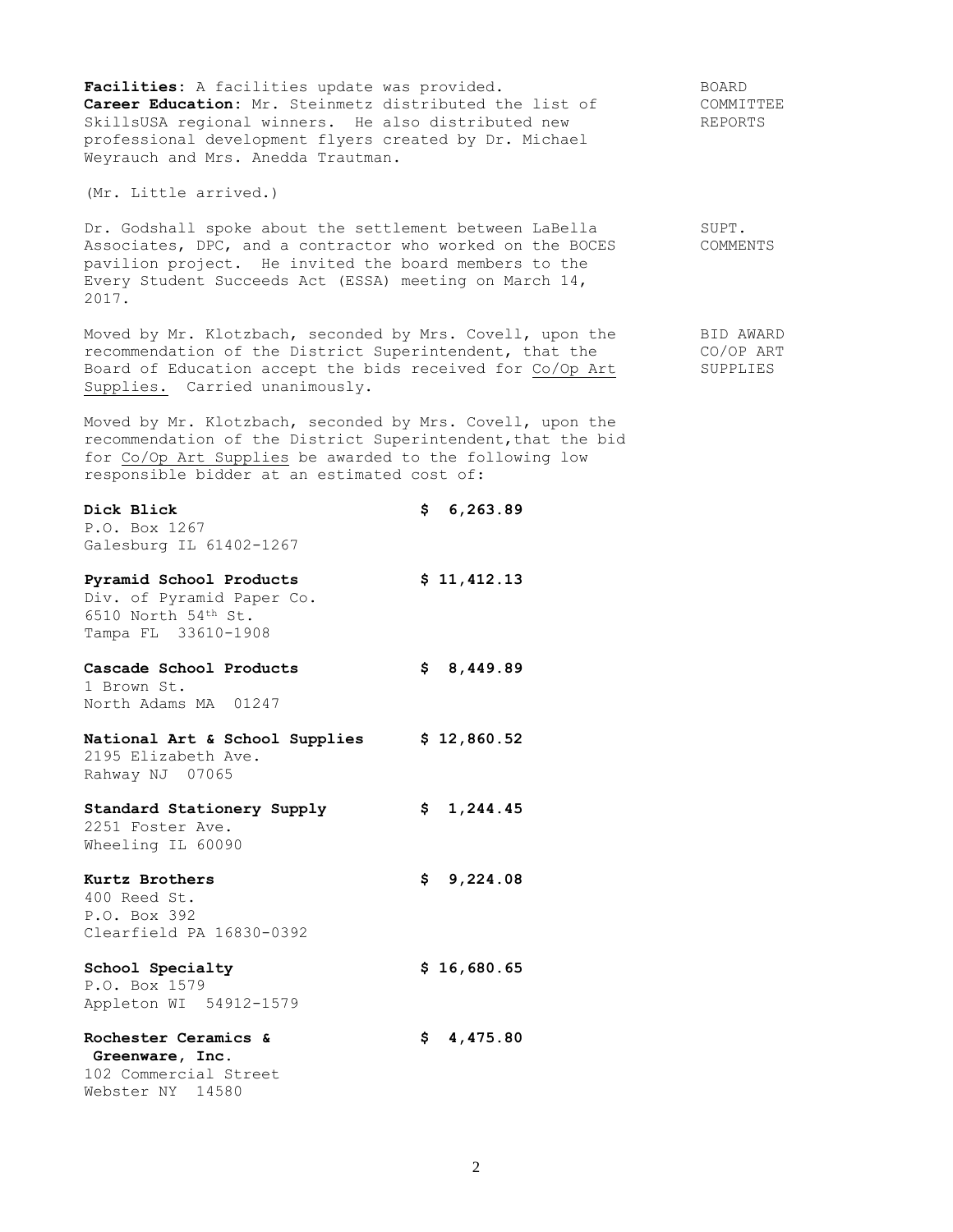**Quill Corp. \$ 1,698.94** Corporate Headquarters 100 Schelter Rd. Lincolnshire IL 60069-3621 **NASCO \$ 18,215.49** 901 Janesville Avenue P.O. Box 901 Fort Atkinson WI 53538 **W. B. Mason Co. Inc. \$ 28,169.14** 2855 Broadway St. Cheektowaga NY 14225 **TOTAL \$118,694.98**

Carried unanimously.

Moved by Mr. Klotzbach, seconded by Mrs. Covell, upon the BID AWARD recommendation of the District Superintendent, that the CO/OP<br>Board of Education accept the bids received for Co/Op ATHLETIC Board of Education accept the bids received for Co/Op Athletic Supplies. Carried unanimously. The supplies of the supplies

Moved by Mr. Klotzbach, seconded by Mrs. Covell, upon the recommendation of the District Superintendent, that the bid for Co/Op Athletic Supplies be awarded to the following low responsible bidder at an estimated cost of:

| Laux Sporting Goods<br>25 Pineview Dr.<br>Amherst NY 14228                                         |     | \$60,856.42 |
|----------------------------------------------------------------------------------------------------|-----|-------------|
| Collins Sports Medicine<br>370 Paramount Dr.<br>Raynham MA 02767                                   |     | \$7,542.25  |
| Pyramid School Products<br>Div. of Pyramid Paper Co.<br>6510 North 54th St.<br>Tampa FL 33610-1908 |     | \$13,460.73 |
| Scholastic Sports Sales LTD<br>P.O. Box 240<br>8195 Cazenovia Rd.<br>Manlius NY 13104              |     | \$17,360.42 |
| Riddell/American<br>669 Sugar Lane<br>Elyria OH 44035-6309                                         |     | \$8,150.76  |
| <b>BSN Sports</b><br>P.O. Box 49<br>Jenkintown PA 19046                                            |     | \$18,714.99 |
| Aluminum Athletic Equip. Co. \$ 1,339.85<br>1000 Enterprise Dr.<br>Royersford PA 19468-1298        |     |             |
| <b>NASCO</b><br>901 Janesville Ave.<br>Fort Atkinson WI 53538                                      | \$. | 4,742.27    |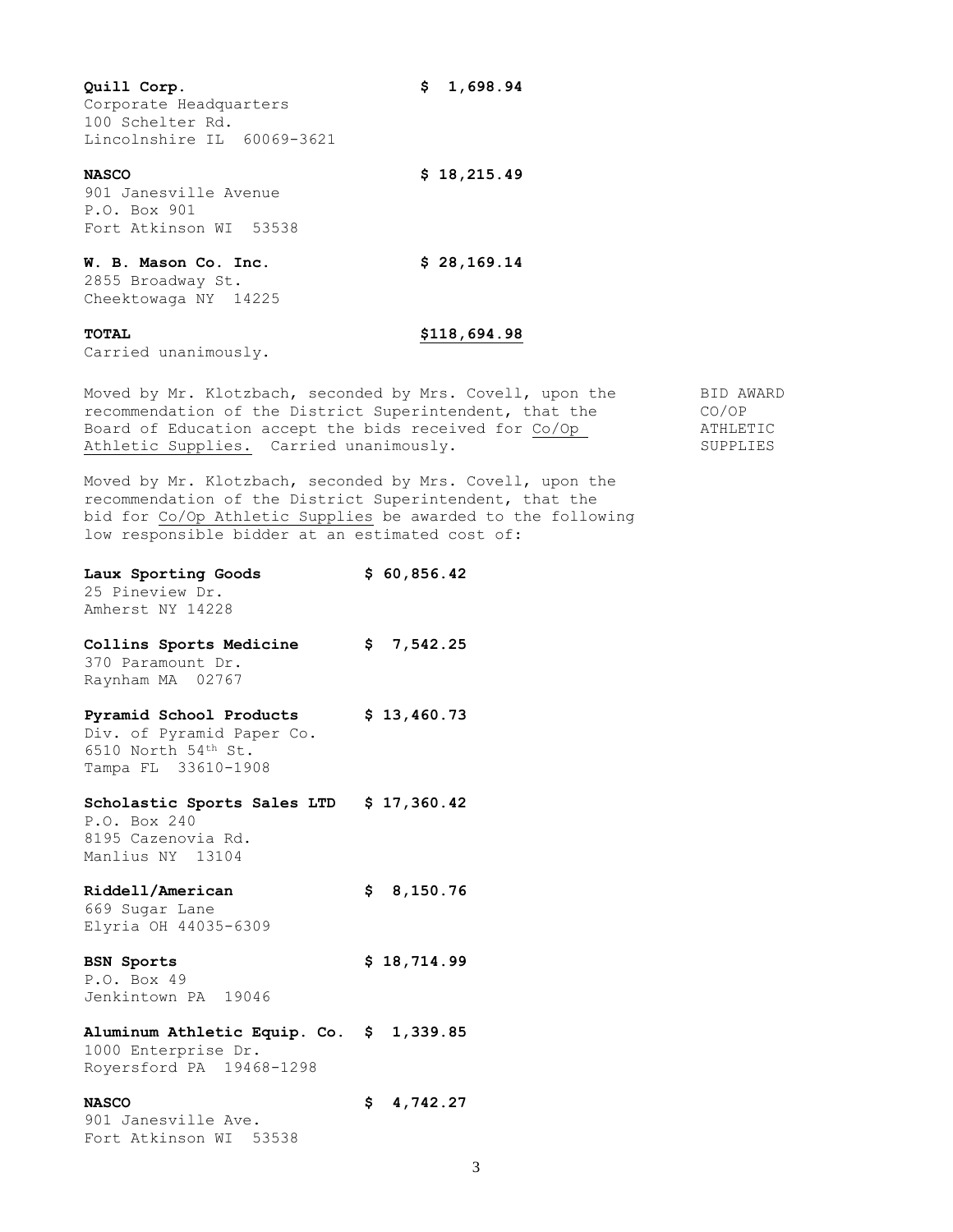# **Gopher Sport \$ 1,896.35**

2525 Lemond ST SW Owatonna MN 55060

# **TOTAL \$134,064.04**

Carried unanimously.

Moved by Mr. Klotzbach, seconded by Mrs. Covell, upon the BID AWARD recommendation of the District Superintendent, that the  $HVAC$ Board of Education accept the bids received for HVAC EQUIPMENT Equipment. Carried unanimously.

Moved by Mr. Klotzbach, seconded by Mrs. Covell, upon the recommendation of the District Superintendent, that the bid for HVAC Equipment be awarded to the following low responsible bidder at an estimated cost of:

| ABR Wholesalers, Inc.<br>510 N. Goodman St.<br>Rochester NY 14609 | \$14,305.00 |
|-------------------------------------------------------------------|-------------|
| $#1$ : RAMS-2428 w/stand<br>Per Spec. Qty: 1                      | \$3,525.00  |
| #2: Tennsmith 8'Sheet Metal Brake<br>Model HB97-18 Qty: 1         | \$5,775.00  |
| #3: Tankless Hot Water Sys w/kit<br>RTGH-84DVLN-1 Qty: 20\$925.00 | \$1,850.00  |
| #4: Mini Split Unit A/C Pump<br>CROWN09HP230VIA Oty: 1            | \$1,280.00  |
| #5: Ridgid Power Drive Pipe Threader<br>Model 700 Ridgid Qty: 1   | \$1,875.00  |
| <b>TOTAL</b>                                                      | \$14,305.00 |

Carried unanimously.

Moved by Mr. Klotzbach, seconded by Mrs. Covell, upon the BID AWARD<br>recommendation of the District Superintendent, that the WOOD MIZER recommendation of the District Superintendent, that the WOOD MIZER Board of Education accept the bids received for Wood Mizer SAWMILL Sawmill. Carried unanimously.

Mobed by Mr. Klotzbach, seconded by Mrs. Covell, upon the recommendation of the District Superintendent, that the bid for Wood Mizer Sawmill be awarded to the following low responsible bidder at an estimated cost of:

| Wood-Mizer LLC       | \$12,631.00 |
|----------------------|-------------|
| 8604 State Route 104 |             |
| Hannibal NY 13074    |             |
| TOTAL                | \$12,631.00 |

Carried unanimously.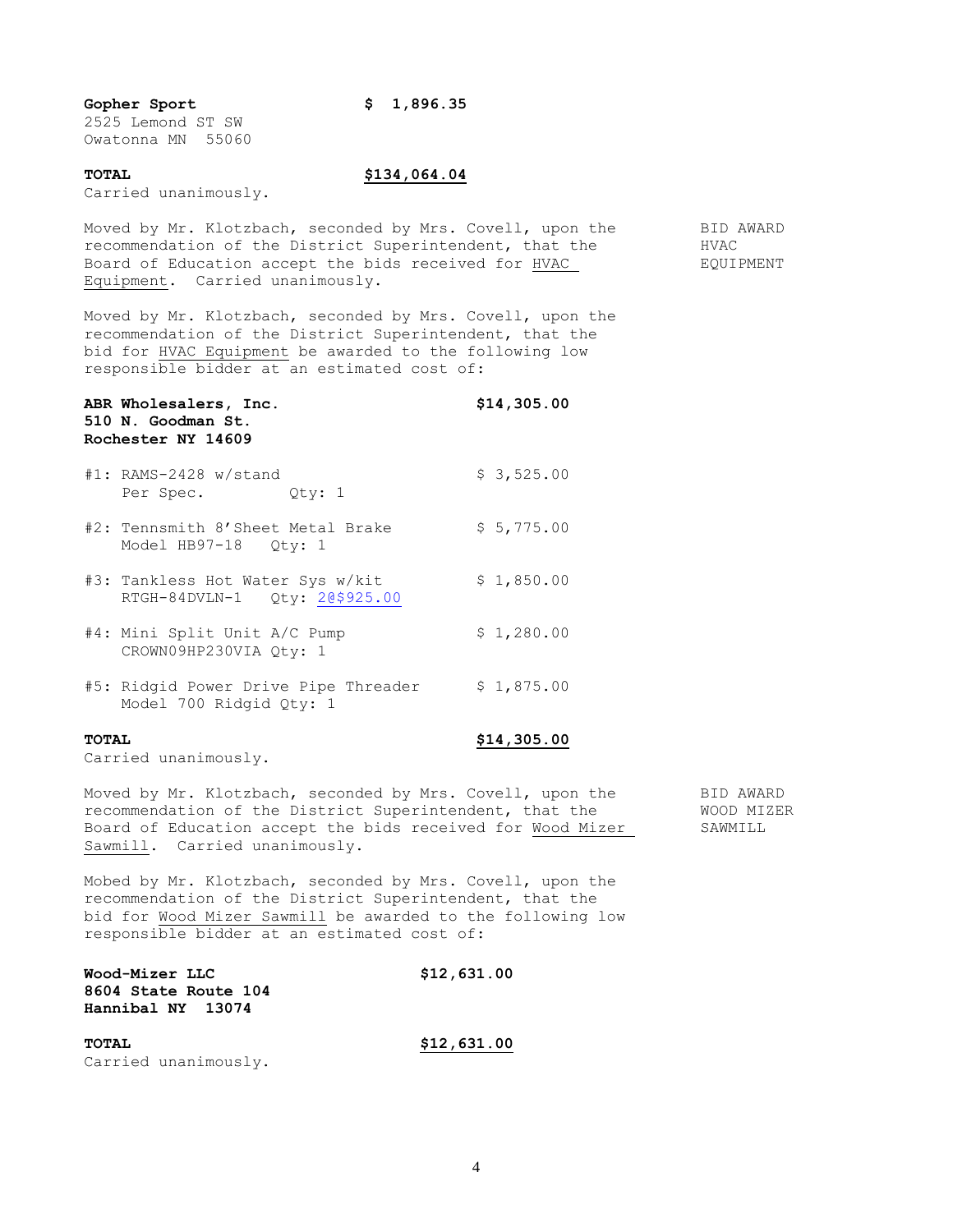Moved by Mr. Klotzbach, seconded by Mr. Grabowski, that the DONATION donation of various holiday lights, PDK reference guides and dishes be accepted from Clark Godshall, Barker, NY. Carried unanimously.

Moved by Mr. Klotzbach, seconded by Mr. Grabowski, upon the DONATION recommendation of the District Superintendent, that the donation of a snap-on vehicle scanner be accepted from Basil Ford, Niagara Falls, NY, to be used by the Niagara CTEC automotive technology program. Carried unanimously.

Moved by Mr. Klotzbach, seconded by Mr. Grabowski, upon the DONATION recommendation of the District Superintendent, that the donation of a variety of fabrics, sewing patterns, manuals and books be accepted from Stuart Adams, Lockport, NY, to be used by the Niagara CTEC fashion design program. Carried unanimously.

Moved by Mr. Klotzbach, seconded by Mr. Grabowski, upon the DONATION recommendation of the District Superintendent, that the donation of a 2007 Pontiac Sky automobile and a 2006 Pontiac Solistice automobile be accepted from Monroe Community College, Rochester, NY, to be used by the Niagara CTEC and Orleans CTEC automotive technology programs. Carried unanimously.

Moved by Mr. Klotzbach, seconded by Mrs. Seielstad, upon the 2017-2018 recommendation of the District Superintendent, that the ADMIN. 2017-2018 administrative and school calendar be approved, as AND SCHOOL submitted. Carried unanimously. The contract of the contract of the contract of the contract of the contract of  $\mathbb{R}^n$ 

Moved by Mr. Klotzbach, seconded by Mrs. Covell, that the AGREEMENT Orleans/Niagara BOCES hereby approves the agreement between WITH the BOCES and CSEA, Inc. Partnership, term of April 1, 2017 CSEA, INC. through March 31, 2018, as submitted, and the Board PARTNERSHIP authorizes the Board President and/or the District Superintendent to sign the agreement upon the approval of the school attorney and containing any revisions as approved by the school attorney. Carried unanimously.

Moved by Mr. Klotzbach, seconded by Mrs. Covell, that the AFFILIATION Orleans/Niagara BOCES hereby approves the affiliation AGREEMENT agreement between the BOCES and Niagara University, term of WITH<br>January 1, 2017 through December 31, 2017, as submitted, WIAGARA January 1, 2017 through December 31, 2017, as submitted, and the Board authorizes the Board President and/or the UNIVERSITY District Superintendent to sign the agreement upon the approval of the school attorney and containing any revisions as approved by the school attorney. Carried unanimously.

Moved by Mr. Klotzbach, seconded by Mr. Grabowski, that LEASE having determined that it is in the best financial interest AGREEMENT of the Orleans/Niagara BOCES, to enter into a lease WITH agreement with Wilson Central School District, estimated at WILSON one room, for the period of February 9, 2017 through CSD May 31, 2017, with such determination having been based (REVISED) upon an evaluation of the needs of the BOCES's programmatic and facilities requirements, the Board of Education does hereby approve and authorize the Board President and/or the District Superintendent to execute the lease, revised February 14, 2017, as submitted, or with revisions as approved by the BOCES' attorney. Carried unanimously.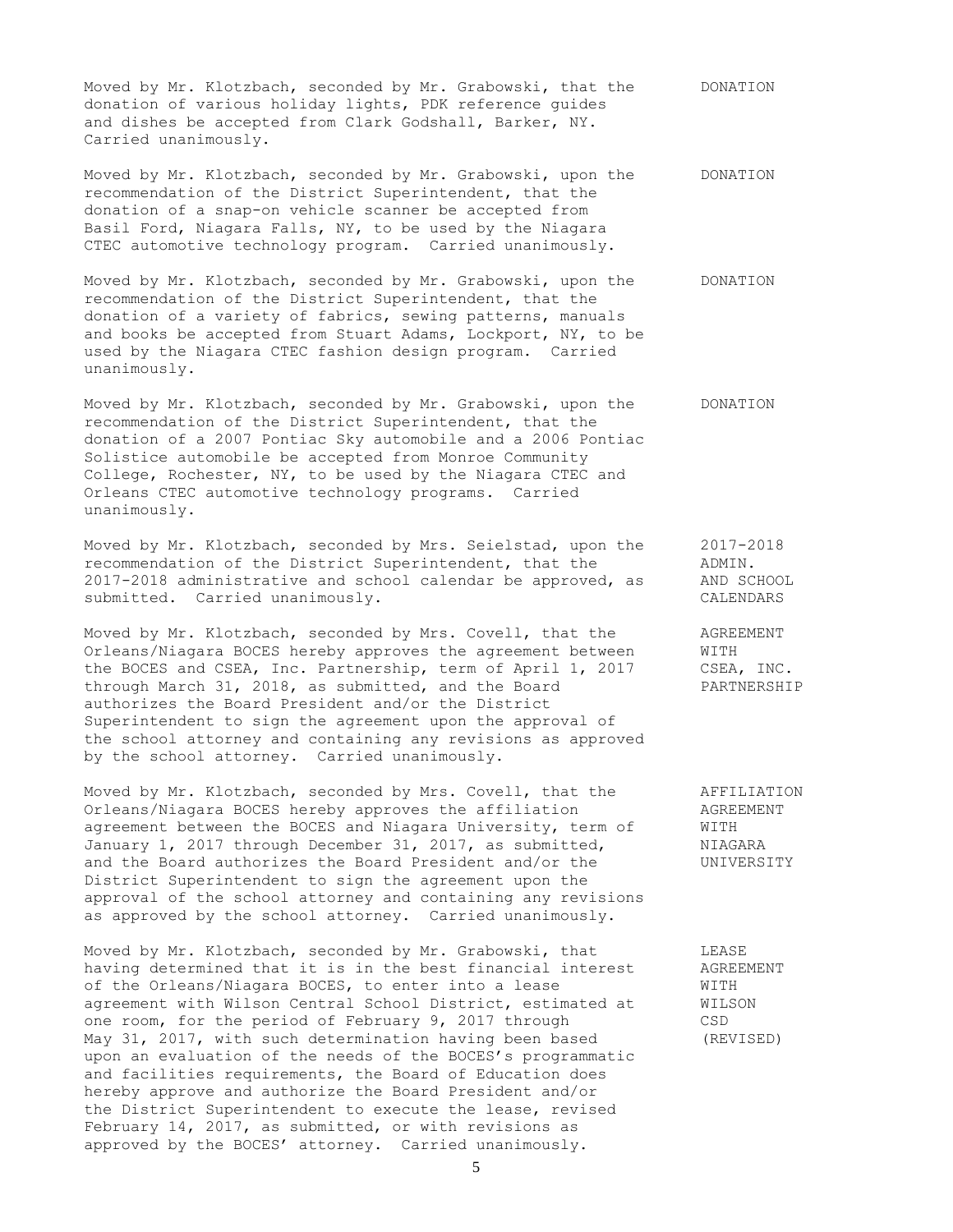Moved by Mr. Klotzbach, seconded by Mr. Little, that the APPROVAL OF<br>Orleans/Niagara BOCES hereby approves the 2017-2018 TRICENSED Orleans/Niagara BOCES hereby approves the 2017-2018 LICENSED<br>Licensed Practical Nursing (LPN) program student handbook, PRACTICAL Licensed Practical Nursing (LPN) program student handbook, PRACTIC<br>having a revision date of January 2017, and the BOCES NURSING having a revision date of January 2017, and the BOCES authorizes the District Superintendent to make revisions PROGRAM to the handbook and/or promulgate additional adult HANDBOOK education handbooks. Carried unanimously.

Moved by Mr. Klotzbach, seconded by Mr. Little, upon the RESIGNATION recommendation of the District Superintendent, that the T. JOSKER resignation of **Terry Josker, Keyboard Specialist,** be accepted (due to retirement), effective July 1, 2017. Carried unanimously.

Moved by Mr. Klotzbach, seconded by Mr. Little, upon the APPOINTMENT<br>recommendation of the District Superintendent, that the ADULT/ recommendation of the District Superintendent, that the  $\overline{ADULT}/$ <br>recommendation of the District Superintendent, that the  $\overline{CONTIMUING}$ recommendation of the District Superintendent, that the following individual(s) be appointed to serve on a EDUCATION part-time basis in the adult/continuing education program, at the hourly salary listed, with no fringe benefits, except as required by law, effective as indicated below through June 30, 2017, unless terminated sooner. The employment of the individuals shall be at-will and at the pleasure of the Board of Education. Additionally, services of the individuals shall be utilized solely on an as-needed basis at the discretion of the District Superintendent.

#### **CNA/HHA/LPN Substitute(\$25.50 per hour)**

**Janice Navis Lewiston, NY Effective Date: 3/1/17** Carried unanimously.

Moved by Mr. Klotzbach, seconded by Mr. Grabowski, upon APPOINTMENT the recommendation of the District Superintendent, that HOME/ the following individual(s) be appointed without benefits, HOSPITAL except as required by law, to the part-time position of TEACHER **Home/Hospital Teacher** at an hourly salary of \$26.42 for instructional time and an hourly salary of \$11.80 per hour for planning time effective as indicated below. The employment of the individuals shall be at-will and at the pleasure of the Board of Education. The employment of the individual(s) shall be utilized solely on an as-needed basis at the discretion of the District Superintendent. Employment shall be automatically discontinued effective June 30, 2017, unless terminated sooner.

**Jennifer Sturgeon Lockport, NY Effective Date: 2/9/17** Carried unanimously.

Moved by Mr. Klotzbach, seconded by Mr. Grabowski, upon APPOINTMENT moved by MI. KIOLZDACH, Seconded by MI. Grabowski, upon arroundministic Arroundent, that REGIONAL the following individuals be appointed without benefits, SUMMER except as required by law, to provide planning services SCHOOL for the 2017 regional summer school program, effective 2017 as indicated below through June 30, 2017, unless terminated sooner: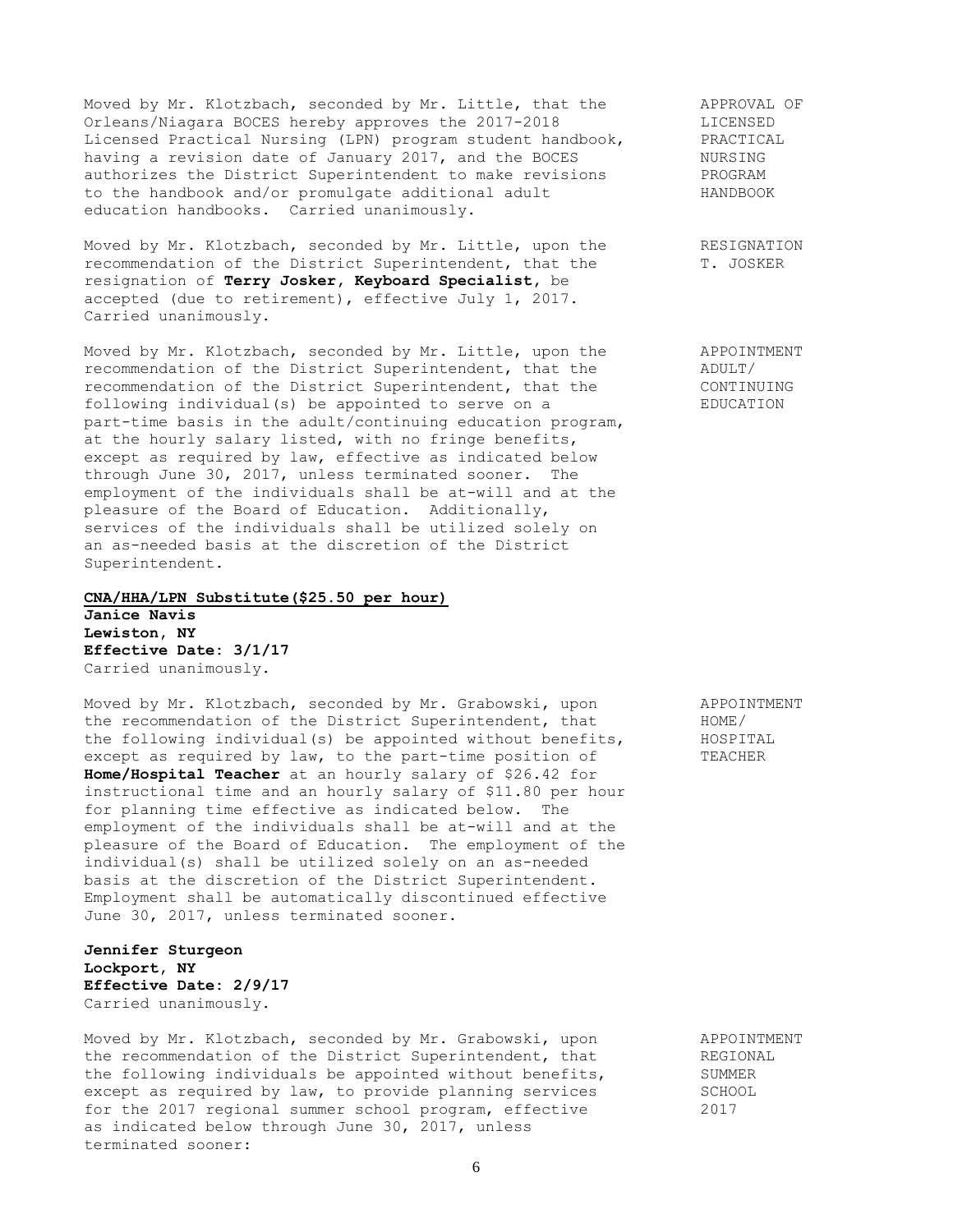**Lindsay Delaney \$1,500.00 North Tonawanda, NY Effective Date: February 1, 2017 Bryan Rotella \$1,500.00 Niagara Falls, NY Effective Date: February 1, 2017 Nicholas Ruffolo \$1,500.00 Niagara Falls, NY Effective Date: February 1, 2017 Garrett Stack \$1,500.00 North Tonawanda, NY Effective Date: February 1, 2017** Carried unanimously. Moved by Mr. Klotzbach, seconded by Mr. Grabowski, upon APPOINTMENT the recommendation of the District Superintendent, that REGIONAL the following individuals be appointed without benefits, SUMMER except as required by law, to the 2017 regional summer SCHOOL school program, effective July 1, 2017 through August 31, 2017 school program, effective July 1, 2017 through August 31, 2017 unless terminated sooner, with salary as indicated below: **Lindsay Delaney \$6,499.91 North Tonawanda, NY Admin. for Instr. & Curriculum Niagara Falls High School Bryan Rotella \$6,499.91 Niagara Falls, NY Admin. for Special Education Niagara Falls High School Nicholas Ruffolo \$5,608.32 Niagara Falls, NY Asst. Principal Niagara Falls High School Garrett Stack \$6,499.91 North Tonawanda, NY Principal Niagara Falls High School** Carried unanimously. Moved by Mr. Klotzbach, seconded by Mr. Grabowski, upon APPOINTMENT the recommendation of the District Superintendent, that MON-CERT. Mary Grimm, North Tonawanda, NY, be appointed to the M. GRIMM position of **Teacher Aide (Personal Care)**, effective February 15, 2017 through June 30, 2017, unless terminated sooner, at an hourly rate of \$10.50. Carried unanimously.

Moved by Mr. Klotzbach, seconded by Mr. Grabowski, upon APPOINTMENT the recommendation of the District Superintendent, that  $NON-CERT$ . **Melissa Demmin, Lockport, NY,** be appointed to the position M. DEMMIN of **Teacher Aide (Personal Care)**, effective February 27, 2017 through June 30, 2017, unless terminated sooner, at an hourly rate of \$10.50. Carried unanimously.

7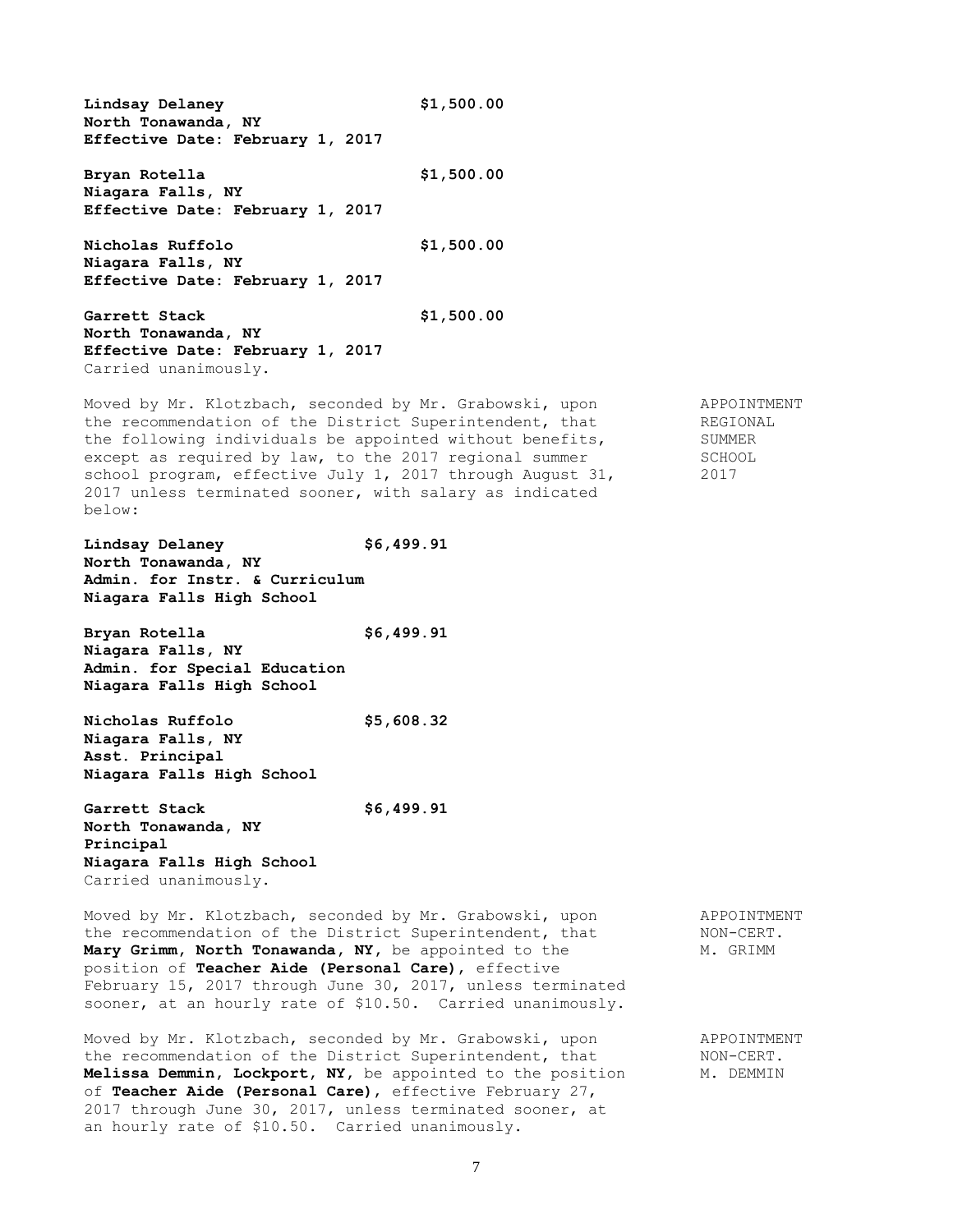Moved by Mr. Klotzbach, seconded by Mr. Little, upon the APPOINTMENT recommendation of the District Superintendent, that the VOLUNTEER following individual is hereby appointed to serve as **Volunteer** with no compensation, on an as-needed basis, as determined by the District Superintendent, to perform services including assisting students with individual and group lessons, observing students during academic activities and other related services and activities, and/or to promote and aid BOCES programs.

# **Lauren Stuitje Lockport, NY Effective Dates: 3/3/17-5/12/17 Student at Daemen College** This appointment supersedes and replaces Ms. Stuitje's appointment at the February 8, 2017 board meeting. Carried unanimously.

Moved by Mr. Klotzbach, seconded by Mr. Little, upon the APPOINTMENT recommendation of the District Superintendent, that the SUBSTITUTE following individuals be appointed without benefits, except TEACHER as required by law, to the position of **Substitute Teacher** (NON- **(Non-Certified)**, effective as indicated below, with CERTIFIED) services to be utilized on an as-needed basis at the discretion of the District Superintendent, at a daily rate of \$85.00. Employment shall automatically be discontinued effective June 30, 2017, unless employment is terminated sooner. Service shall be at-will and at the pleasure of the Board of Education.

| Rebecca Strickland      | Jason Moynihan          |
|-------------------------|-------------------------|
| Medina, NY              | Sanborn, NY             |
| Effective Date: 1/26/17 | Effective Date: 2/7/17  |
| Wynter Dumont           | Meggan Wakefield        |
| Albion, NY              | Medina, NY              |
| Effective Date: 2/10/17 | Effective Date: 2/22/17 |

Carried unanimously.

Moved by Mr. Klotzbach, seconded by Mr. Little, upon the APPOINTMENT recommendation of the District Superintendent, that the SUBSTITUTE following individual(s) be appointed without benefits, TEACHER except as required by law, to the position of **Substitute** AIDE **Teacher Aide (Non-Certified)**, effective as indicated (NON-<br>below, with services to be utilized on an as-needed basis (CERTIFIED) below, with services to be utilized on an as-needed basis at the discretion of the District Superintendent, at a daily rate of \$65.00. Employment shall automatically be discontinued effective June 30, 2017, unless employment is terminated sooner. Service shall be at-will and at the pleasure of the Board of Education.

| Lori Jenks              | Jason Moynihan          |
|-------------------------|-------------------------|
| Barker, NY              | Sanborn, NY             |
| Effective Date: 2/1/17  | Effective Date: 2/7/17  |
| Melissa Taravella       | Wynter Dumont           |
| North Tonawanda, NY     | Albion, NY              |
| Effective Date: 2/13/17 | Effective Date: 2/10/17 |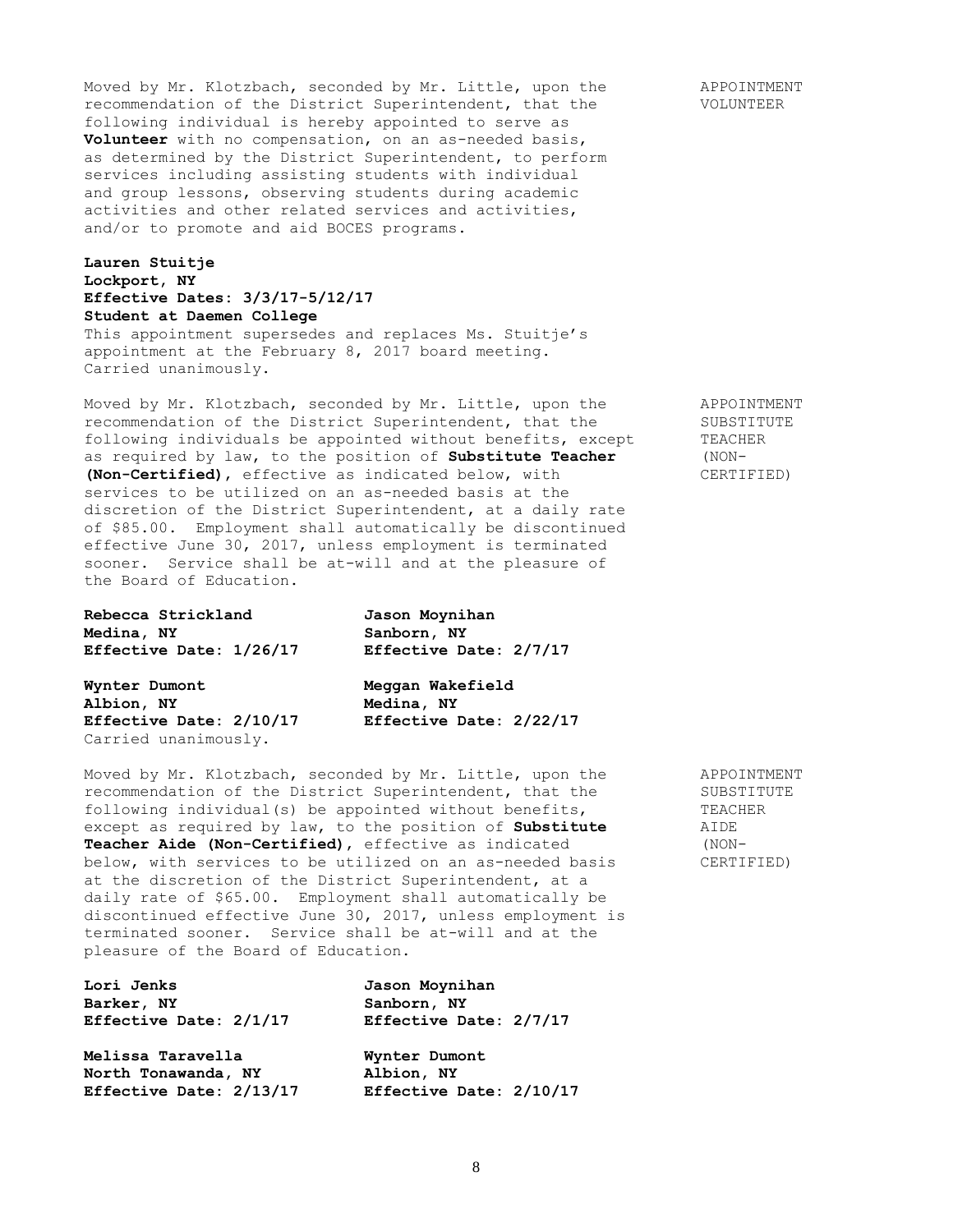### **Saundra Wesolek Gasport, NY Effective Date: 2/14/17** Carried unanimously.

Moved by Mr. Klotzbach, seconded by Mr. Little, upon the APPOINTMENT recommendation of the District Superintendent, that the SUBSTITUTE following individual(s) be appointed, without benefits, TEACHER except as required by law, to the position of **Substitute** AIDE **Teacher Aide (Non-Certified)**, effective upon hire as a (NON-Personal Care Aide, with services to be utilized on an CERTIFIED) as-needed basis at the discretion of the District Superintendent, at a daily rate of \$65.00. Employment shall automatically be discontinued effective June 30, 2017, unless employment is terminated sooner. Service shall be at-will and at the pleasure of the Board of Education.

| First Name   Last Name   City |        |                 |
|-------------------------------|--------|-----------------|
| Melissa                       | Demmin | Lockport        |
| Mary                          | Grimm  | North Tonawanda |
|                               |        |                 |

Carried unanimously.

Moved by Mr. Klotzbach, seconded by Mr. Grabowski, upon CONFERENCE the recommendation of the District Superintendent, that REQUESTS the following conference requests be approved:

- 
- 1) **Susan Diemert, NYACCE Spring Board Meeting**, Latham, NY, March 14-15, 2017. Est. cost: \$229.00. Funded through EPE.
- 2) **Karen Kwandrans, ACTEA Annual Leadership Conference,** Albany, NY, March 29-31, 2017. No cost to BOCES.
- 3) **Robert Ihle, SkillsUSA New York Spring Conference and Competition,** Syracuse, NY, April 25-28, 2017. Est. cost: \$1,149.00. Funded through career and technical education.
- 4) **Vicki Augugliaro, Rene Becht, Paul Dewey, Robert Glaser, Amy Green, Laura Koeppel, Vincent Piaskowski, Ken Polchlopek, Donna Quinn, Julie Roloff, and Caitlin Siresi, SkillsUSA New York Leadership and Skills Conference,**  Syracuse, NY, April 26-28, 2017. Est. cost: \$7,090.00. Funded through career and technical education.
- 5) **Marilyn Fleischman and Karen Kwandrans, Council of Practical Nurse Program NYS Annual Educators Conference,** Latham, NY, April 26-28, 2017. Est. cost: \$1,374.00. Funded through adult LPN.
- 6) **Melanie Conley and Diane Edwards, Statewide BOCES School Business Officials Meeting,** Albany, NY, May 11-12, 2017. Est. cost: \$730.00. Funded through administrative budget.
- 7) **Stuart Adams, ASE Industry Education Alliance Conference,** Concord, NC, July 23-26, 2017. Est. cost: \$2,000.00. Funded through career and technical education. Carried unanimously.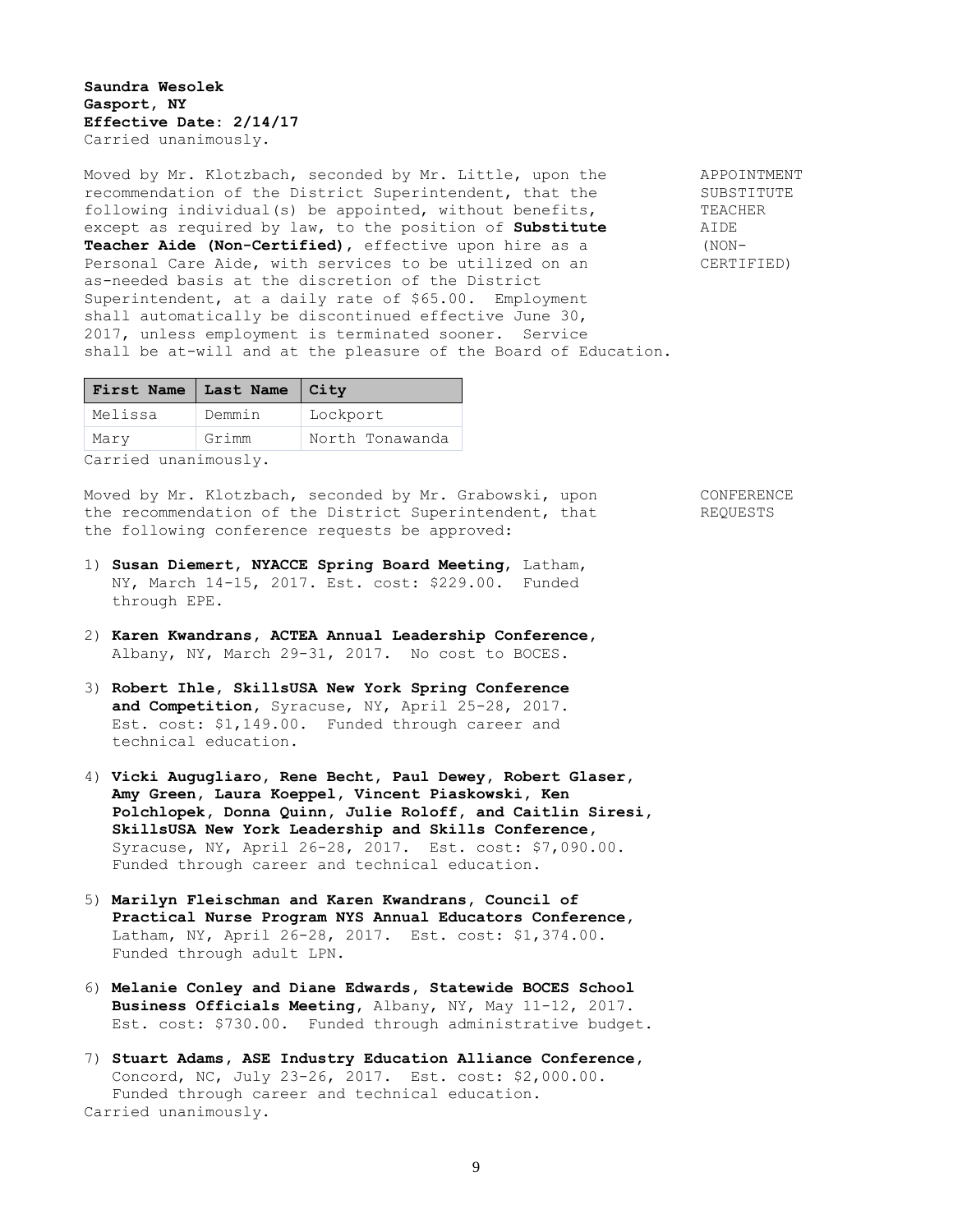Moved by Mr. Klotzbach, seconded by Mrs. Seielstad, upon RESIGNATION the recommendation of the District Superintendent, that  $J.$  FLANDERS the resignation of **Jill Flanders, Teacher Aide (Special Education)**, be accepted, effective at the end of the day on February 27, 2017. Carried unanimously.

Moved by Mr. Klotzbach, seconded by Mrs. Seielstad, upon APPOINTMENT the recommendation of the District Superintendent, that  $HOME$ the following individual(s) be appointed without benefits, HOSPITAL except as required by law, to the part-time position of TEACHER **Home/Hospital Teacher** at an hourly salary of \$26.42 for instructional time and an hourly salary of \$11.80 per hour for planning time effective as indicated below. The employment of the individuals shall be at-will and at the pleasure of the Board of Education. The employment of the individual(s) shall be utilized solely on an as-needed basis at the discretion of the District Superintendent. Employment shall be automatically discontinued effective June 30, 2017, unless terminated sooner.

**Lynn Jones Lockport, NY Effective Date: 3/10/17** Carried unanimously.

Moved by Mr. Klotzbach, seconded by Mrs. Seielstad, upon APPOINTMENT the recommendation of the District Superintendent, that  $NON-CERT$ . **Kayley Wakefield, Lockport, NY,** be appointed to the PROB. position of **Teacher Aide (Special Education)**, to serve a K.WAKEFIELD 52-week probationary period, effective March 22, 2017, at an annual salary of \$13,200.00 to be pro-rated. This appointment shall be conditional pending the results of a criminal history records check, to the extent required by law. This appointment is made on an emergency conditional basis. Carried unanimously.

Moved by Mr. Klotzbach, seconded by Mrs. Seielstad, upon APPOINTMENT the recommendation of the District Superintendent, that MON-CERT. **Debra Sammarco, Lockport, NY,** be appointed to the position PROB.<br>
of **Teacher Aide (Special Education)**, to serve a 52-week D. SAMMARCO of **Teacher Aide (Special Education),** to serve a 52-week probationary period, with an effective date to be determined, at an annual salary of \$13,200.00 to be pro-rated. Carried unanimously.

Moved by Mr. Klotzbach, seconded by Mrs. Seielstad, upon appoint APPOINTMENT<br>the recommendation of the District Superintendent, that MON-CERT. the recommendation of the District Superintendent, that Lori Jenks, Barker, NY, be appointed to the position of L. JENKS **Teacher Aide (Personal Care),** effective March 27, 2017 through June 30, 2017, unless terminated sooner, at an hourly rate of \$10.50. Carried unanimously. hourly rate of \$10.50. Carried unanimously.

Moved by Mr. Klotzbach, seconded by Mrs. Seielstad, upon appoinTMENT the recommendation of the District Superintendent, that MON-CERT. John Deuil, Lockport, NY, having successfully completed PERMANENT his probationary period (10/3/16-4/3/17), be appointed  $J.$  DEUIL to permanent status in the job classification of **Cleaner,** effective April 3, 2017. Carried unanimously.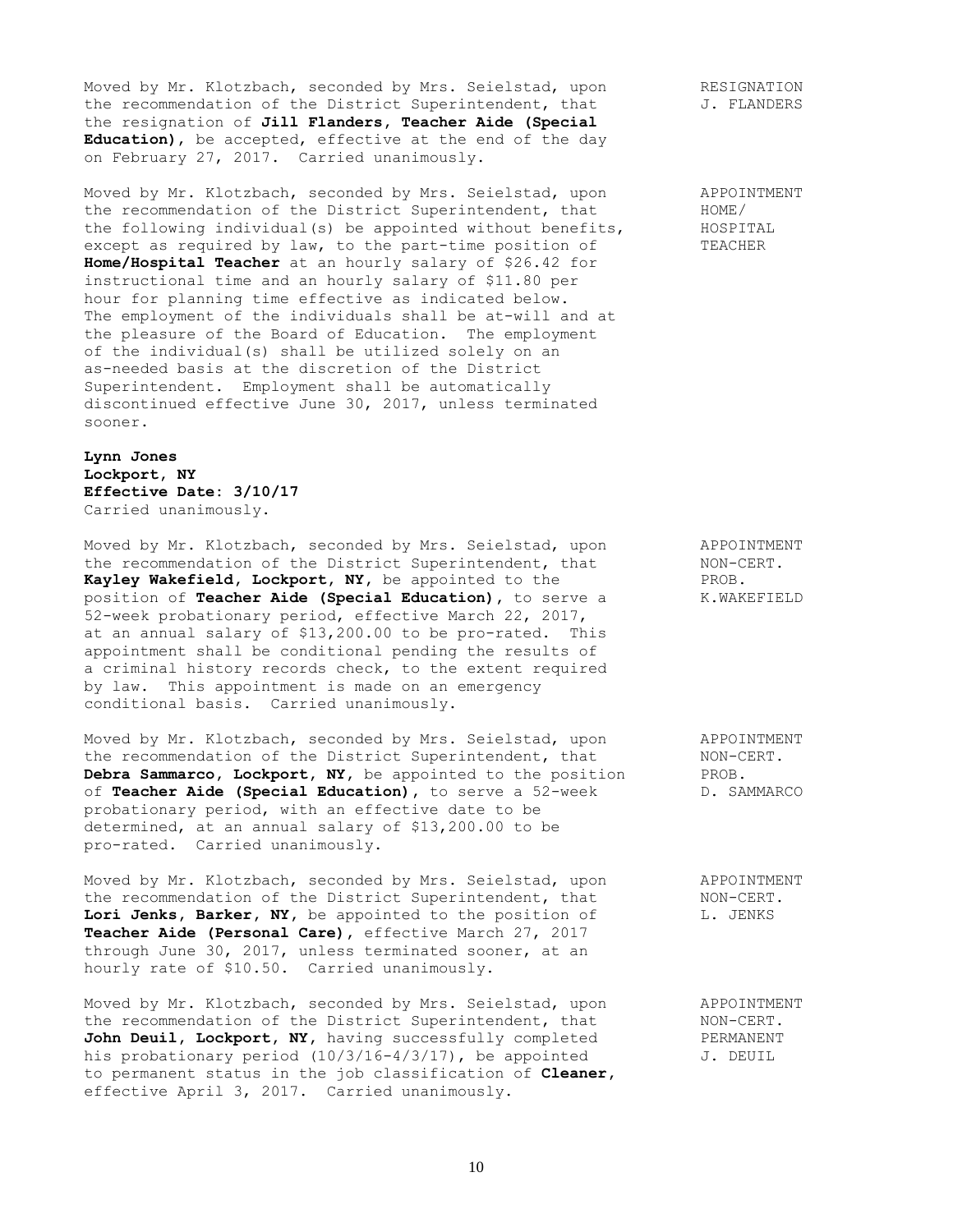Moved by Mr. Klotzbach, seconded by Mrs. Seielstad, upon APPOINTMENT the recommendation of the District Superintendent, that MON-CERT.<br> **Ryan Howes, Lyndonville, NY,** having successfully completed FERMANENT Ryan Howes, Lyndonville, NY, having successfully completed his probationary period (10/24/16-4/24/17), be appointed R. HOWES to permanent status in the job classification of **Custodian,** effective April 24, 2017. Carried unanimously.

Moved by Mr. Klotzbach, seconded by Mrs. Covell, upon APPOINTMENT the recommendation of the District Superintendent, that VOLUNTEER the following individual is hereby appointed to serve as Volunteer with no compensation, on an as-needed basis, as determined by the District Superintendent, to perform services including assisting students with individual and group lessons, observing students during academic activities and other related services and activities, and/or to promote and aid BOCES programs.

**John Collins Amherst, NY Effective Dates: 3/7/17-9/1/17 Student at Canisius College**

**Breezy Greenert North Tonawanda, NY Effective Dates: 3/1/17-3/31/17 Student at Niagara County Community College**

**Rhonda Kearns Olcott, NY Effective Dates: 4/25/17-4/28/17** Carried unanimously.

Moved by Mr. Klotzbach, seconded by Mrs. Covell, upon the APPOINTMENT recommendation of the District Superintendent, that the SUBSTITUTE following individual(s) be appointed, without benefits, TEACHER except as required by law, to the position of **Substitute** AIDE **Teacher Aide (Non-Certified)**, effective upon hire as a (NON-Personal Care Aide, with services to be utilized on an CERTIFIED) as-needed basis at the discretion of the District Superintendent, at a daily rate of \$65.00. Employment shall automatically be discontinued effective June 30, 2017, unless employment is terminated sooner. Service shall be at-will and at the pleasure of the Board of Education.

| First<br>Name | Last<br><b>Name</b> | City   |
|---------------|---------------------|--------|
| Lori          | Jenks               | Barker |
|               |                     |        |

Carried unanimously.

Moved by Mr. Grabowski, seconded by Mrs. Seielstad, upon the CONFERENCE recommendation of the District Superintendent, that the REQUESTS following conference requests be approved:

# 8) **Cynthia Hurt, District Superintendent Office Personnel Annual Conference,** Watertown, NY, May 18-20, 2017. Est. cost: \$440.00. Funded through administrative budget.

Carried unanimously.